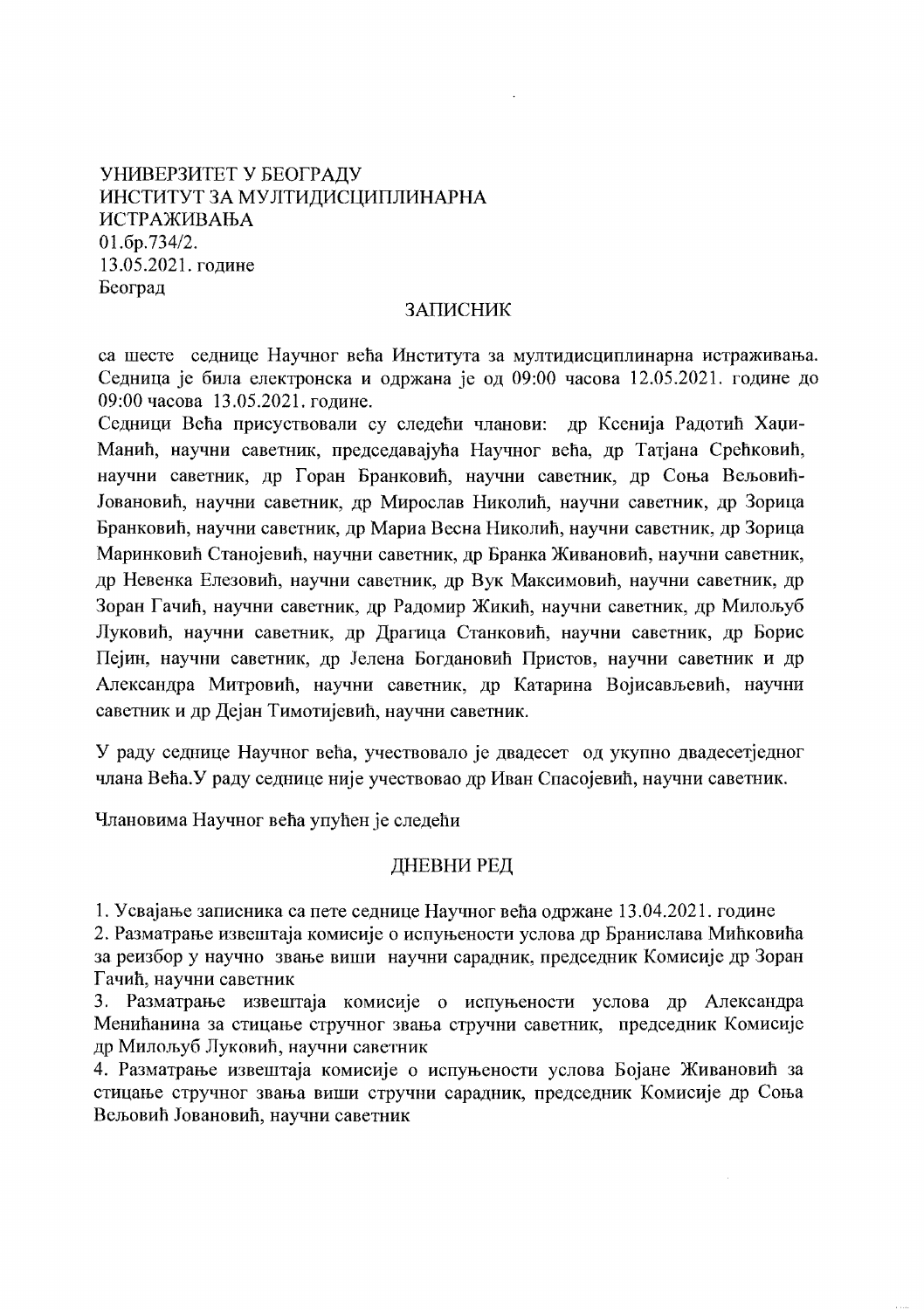5. Покретање поступка за стицање научног звања виши научни сарадник др Оливере Продановић

6. Покретање поступка за стицање научног звања виши научни сарадник др Јоване Ћирковић

7. Покретање поступка и давање сагласности др Александру Томовићу за реизбор у научно звање научни сарадник на Физичком факултету

8. Покретање поступка и давање сагласности др Весели Радовић за стицање научног звања научни саветник на Криминалистичко-полицијском универзитету

9. Покретање поступка Стефана Јелића за стицање истраживачког звања истраживач-сарадник

10. Изјашњавање чланова Научног већа да ли ће гласање за представника у Управном одбору Института бити јавно или тајно

Председавајућа Научног већа др Ксенија Радотић Хаџи-Манић, констатовала је да постоји кворум. Дневни ред је једногласно усвојен.

#### Тачка 1.

Научно веће је, већином гласова, донело следећу

### ОДЛУКУ

Усваја се записник са пете седнице Научног већа одржане 13.04.2021.године.

#### Тачка 2.

Комисија у саставу: др Зоран Гачић, научни саветник, ИМСИ, др Весна Ђикановић, виши научни сарадник, ИБИСС и др Марија Смедеревац-Лалић, виши научни сарадник, ИМСИ поднела је извештај о испуњености услова др Бранислава Мићковића, за реизбор у научно звање виши научни сарадник. Научно веће је, једногласно, донело следећу

#### ОДЛУКУ

1. Утврђује се предлог одлуке за реизбор у научно звање виши научни сарадник др Бранислава Мићковића.

2. Ову одлуку са документацијом доставити Матичном научном одбору за биологију и Комисији за стицање научних звања које образује Министарство просвете, науке и технолошког развоја Републике Србије.

### Тачка 3.

Комисија у саставу: др Милољуб Луковић, научни саветник, ИМСИ, др Мариа Весна Николић, научни саветник, ИМСИ, и др Сретен Мастиловић, виши научни сарадник, ИМСИ поднела је извештај о испуњености услова др Александра Менићанина за стицање стручног звања стручни саветник.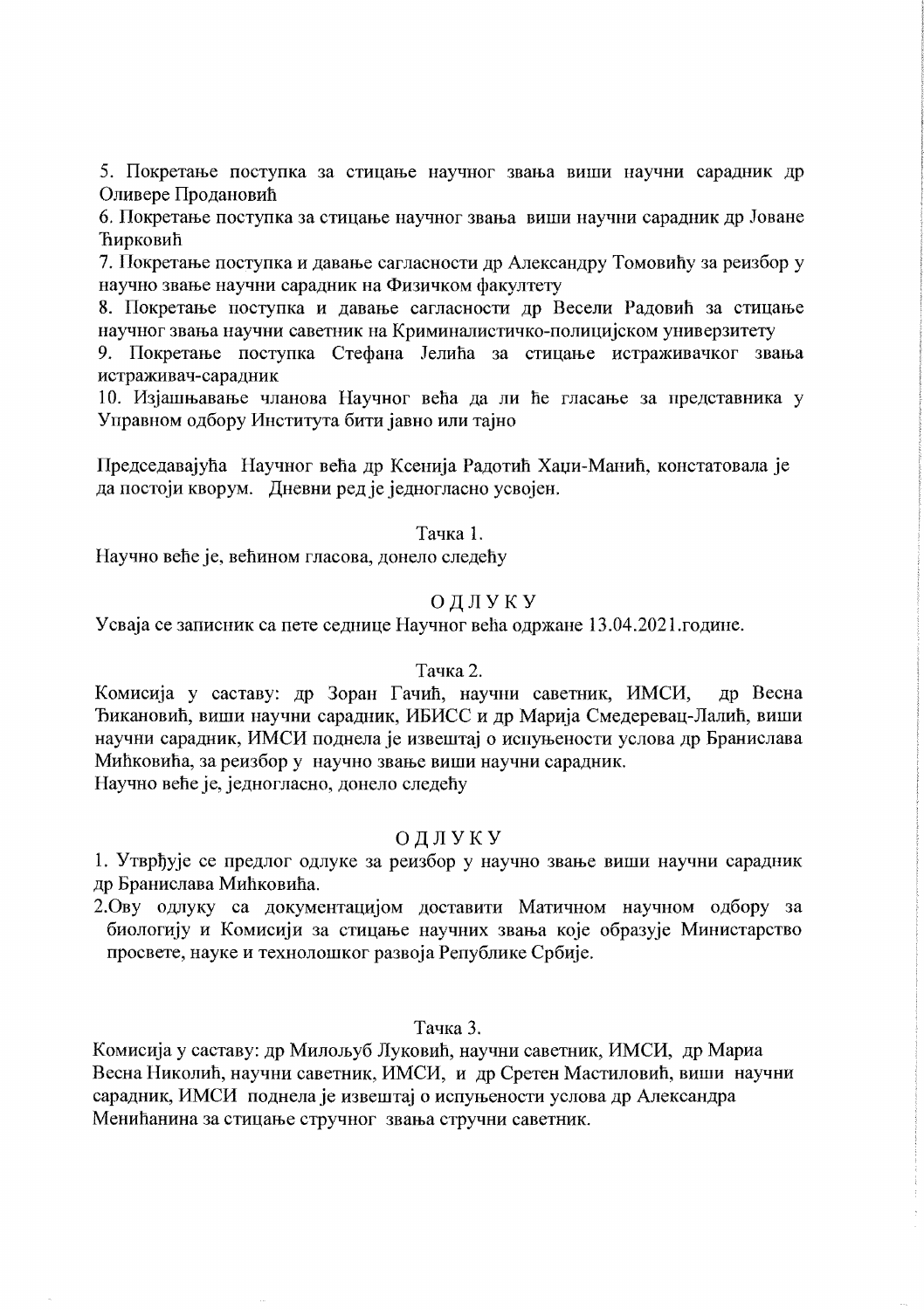Научно веће је, једногласно, донело следећу

# ОДЛУКУ О СТИЦАЊУ ЗВАЊА СТРУЧНИ САВЕТНИК

Утврђује се да др Александар Менићанин, дипломирани инжењер електротехнике и рачунарства, испуњава услове за избор у стручно звање стручни саветник.

## Тачка 4.

Комисија у саставу: др Соња Вељовић Јовановић, научни саветник, ИМСИ, др Јелена Богдановић Пристов, научни саветник, ИМСИ, и др Соња Милић Комић, научни сарадник, ИМСИ, поднела је извештај о испуњености услова Бојане Живановић за стицање стручног звања виши стручни сарадник. Научно веће је, једногласно, донело следећу

# ОДЛУКУ

# О СТИЦАЊУ ЗВАЊА ВИШИ СТРУЧНИ САРАДНИК

Утврђује се да Бојана Живановић, биохемичар-мастер, испуњава услове за избор у стручно звање виши стручни сарадник на период од четири године.

### Тачка 5.

Научно веће је, једногласно, донело следећу

## ОДЛУКУ

- 1. Образује се комисија за спровођење поступка за стицање научног звања виши научни сарадник др Оливере Продановић.
- 2. У комисију из тачке 1. ове одлуке именују се:
	- 1. др Ксенија Радотић Хаџи-Манић, научни саветник, ИМСИ,
	- 2. др Зорица Кнежевић, редовни професор, ТМФ,
	- 3. др Јелена Богдановић Пристов, научни саветник, ИМСИ.

3. Комисија из тачке 2. ове одлуке дужна је да, у року од 30 дана, поднесе Научном већу Института извештај, који мора да садржи:

- биографске податке,
- преглед стручног и научног рада,
- оцену научног и стручног рада за претходни изборни период,
- оцену да ли су испуњени услови за стицање звања,
- предлог за стицање звања.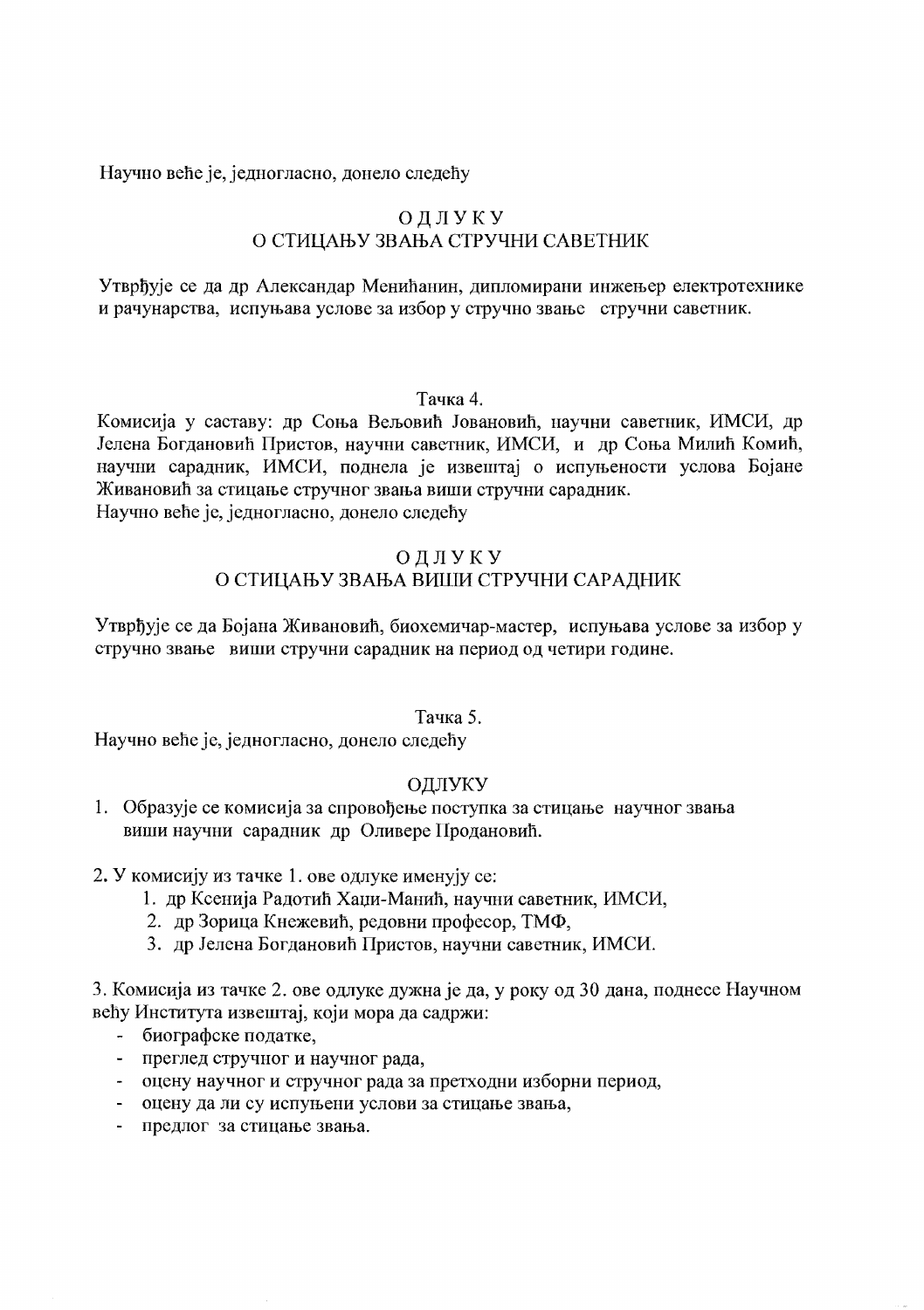### Тачка б.

Научно веће је, једногласно, донело следећу

### ОДЛУКУ

1. Образује се комисија за спровођење поступка за стицање научног звања виши научни сарадник др Јоване Ћирковић.

2. У комисију из тачке 1. ове одлуке именују се:

- 1. др Татјана Срећковић, научни саветник, ИМСИ,
- 2. др Зорица Бранковић, научни саветник, ИМСИ,
- 3. др Александра Дапчевић, ванредни професор, ТМФ.

3. Комисија из тачке 2. ове одлуке дужна је да, у року од 30 дана, поднесе Научном већу Института извештај, који мора да садржи:

- биографске податке,
- преглед стручног и научног рада,
- оцену научног и стручног рада за претходни изборни период,
- оцену да ли су испуњени услови за стицање звања,
- $\mathbf{L}^{\text{max}}$ предлог за стицање звања.

### Тачка 7.

Научно веће је, једногласно, донело следећу

### ОДЛУКУ

Даје се сагласност др Александру Томовићу, научном сараднику, да на Физичком факултету, Универзитета у Београду покрене поступак за реизбор у научно звање научни сарадник.

Тачка 8.

Научно веће је, једногласно, донело следећу

### ОДЛУКУ

Даје се сагласност др Весели Радовић, вишем научном сараднику, да на Криминалистичко-полицијском универзитету, покрене поступак за стицање научног звања научни саветник.

Тачка 8.

Научно веће је, једногласно, донело следећу

## ОДЛУКУ